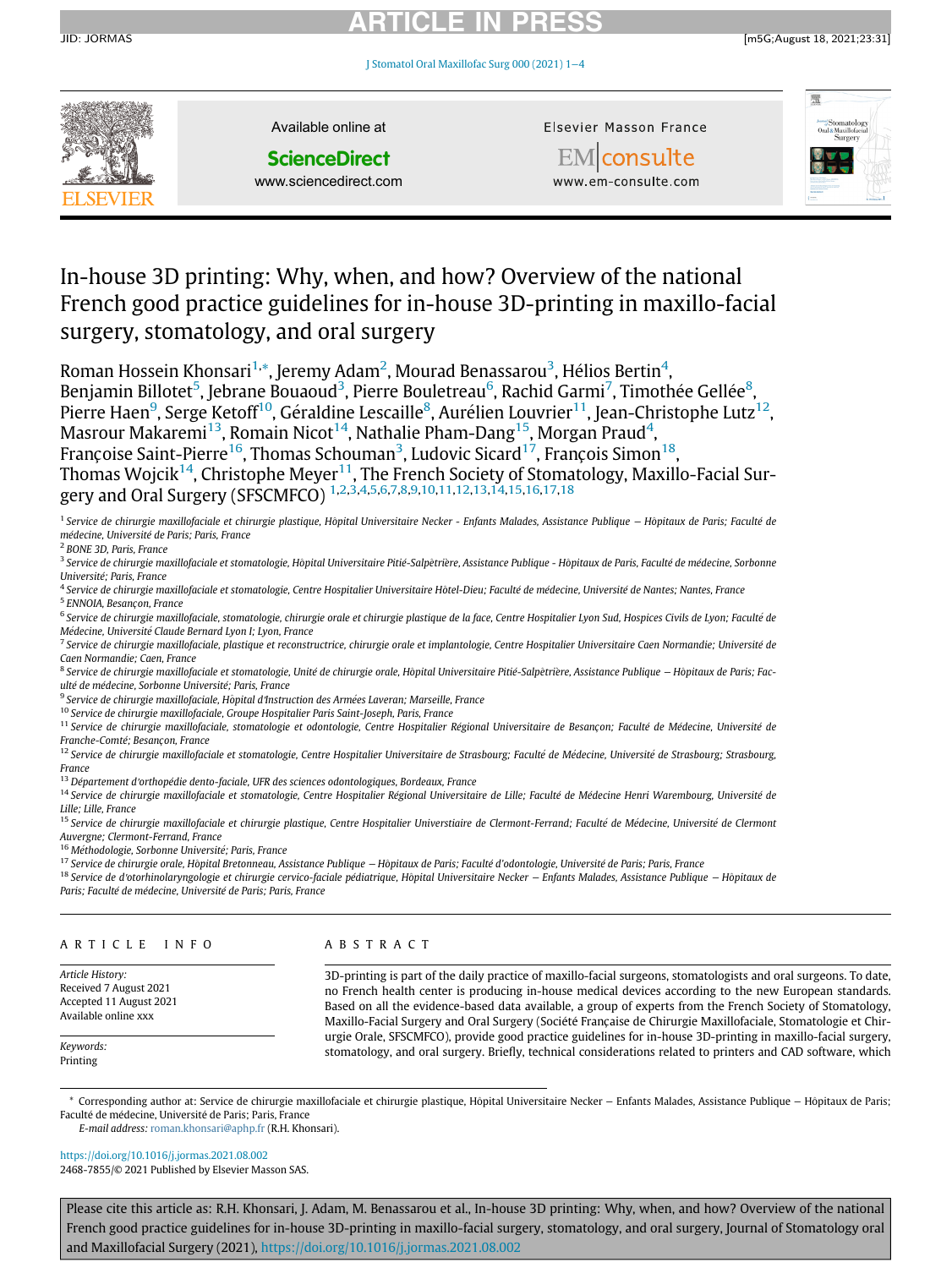Three-dimensional Maxillofacial surgery Medical devices Recommendations Guidelines

# **RTICLE IN PR**

R.H. Khonsari, J. Adam, M. Benassarou et al. Journal of Stomatology oral and Maxillofacial Surgery 00 (2021) 1−4

were the main challenges in the last ten years, are now nearly trivial questions. The central current issues when planning the implementation of an in-house 3D-printing platform are economic and regulatory. Successful in-house 3D platforms rely on close collaborations between health professionals and engineers, backed by regulatory and logistic specialists. Several large-scale academic projects across France will soon provide definitive answers to governance and economical questions related to the use of in-house 3D printing.

© 2021 Published by Elsevier Masson SAS.

## 1. Introduction

3D-printing is part of the daily practice of maxillo-facial surgeons, stomatologists and oral surgeons. Additive manufacturing allows the production of custom-made medical devices (such as, among others, cutting guides for orthognathic surgery), anatomical models and various types of surgical simulators [\[1\]](#page-2-0). Thanks to the recent development of accessible computer-assisted design (CAD) software and the decrease in the price of professional 3D-printers, in-house 3D platforms are currently being settled in a large number of hospitals. Despite these encouraging initiatives, in the vast majority of cases, surgeons using 3D-printing still rely on external services provided by specialized companies. No French health center is currently producing in-house medical devices according to the new European standards [\[2\]](#page-2-1) (regulation 2017/745, effective since May 2021, [https://eur](https://eur-lex.europa.eu/legal-content/EN/TXT/PDF/?uri=CELEX:32017R0745&from=EN)[lex.europa.eu/legal-content/EN/TXT/PDF/?uri=CELEX:32017R0745&](https://eur-lex.europa.eu/legal-content/EN/TXT/PDF/?uri=CELEX:32017R0745&from=EN) [from=EN\)](https://eur-lex.europa.eu/legal-content/EN/TXT/PDF/?uri=CELEX:32017R0745&from=EN).

A group of experts from the French Society of Stomatology, Maxillo-Facial Surgery and Oral Surgery (Société Française de Chirurgie Maxillofaciale, Stomatologie et Chirurgie Orale, SFSCMFCO), led by Dr Roman Hossein Khonsari (Paris, France) under the supervision of Pr. Christophe Meyer (Besançon, France) has brought together all the evidence-based data available on the in-house use of 3D-printing in 2021. Based on the results of this workgroup, we provide expert recommendations answering the following questions:

- What are the technical and logistic challenges faced when implementing in-house 3D-printing?
- What are the regulatory issues raised by in-house 3D-printing, in particular regarding the production of medical devices?
- What are the current indications of additive manufacturing in maxillo-facial surgery, stomatology and oral surgery? What are the expected clinical benefits?
- What are the economic questions related to the use of in-house 3D-printing?

The detailed analysis of the literature and the relevant references are provided in the full version of the guidelines  $[3]$ . The current article provides an outline of the main conclusions of the larger scale full-text recommendations of our Society.

# 2. Technical and logistic issues related to in-house 3D-printing: the first steps

Implementing in-house 3D-printing requires the availability of high-resolution medical imaging and professional software and hardware, managed by trained technicians. In order to minimize the risk of error during design, manufacture and post-processing, every step of the procedure has to be submitted to adapted risk management and quality control, including taking into account long-term maintenance.

Beyond technical considerations, the in-house implementation of a 3D-printing platform implies local organizational changes, notably in term of staff training, recruitment, and logistic circuits. The success of an in-house platform relies on the close collaboration between imaging experts, biomedical engineers, pharmacists, and hospital

management, with the constant inclusion of users (surgeons and other medical professionals) into strategic discussions [\[4\].](#page-2-3)

Fused Deposition Modeling techniques (FDM) can be recommended for the production of standard anatomical models (for instance lower jaw or midface) [\[5](#page-2-4)−8]. Stereolithography (SLA) or polyjet can be recommended when more precision is required, and for the production of medical devices (surgical guides, splints) [9−[11\].](#page-2-5) Importantly, printing accuracy and the mechanical properties of the produced devices can be influenced by printing parameters, the quality of post-processing, time between production and use, and even storage conditions. These fields are currently being scientifically investigated and may lead to changes in 3D-printing strategies in the future.

### 3. Regulatory issues: the main limitation to initiating in-house 3D-printing implementation

In the European Union, the 3D-printing of medical devices (MD) falls under the EU Regulation 2017/745, effective in France since May 2021 ([https://eur-lex.europa.eu/legal-content/EN/TXT/PDF/?uri=CE](https://eur-lex.europa.eu/legal-content/EN/TXT/PDF/?uri=CELEX:32017R0745&from=EN) [LEX:32017R0745&from=EN\)](https://eur-lex.europa.eu/legal-content/EN/TXT/PDF/?uri=CELEX:32017R0745&from=EN) [\[2\].](#page-2-1) Importantly, anatomical models used for patient care (for instance for discussing surgical approaches) are considered as medical devices. In brief, regulation 2017/745 implies that hospitals wishing to 3D-print medical devices need to design a risk management plan, provide proofs for pre-clinical evaluation of the devices and account for clinical follow-up. Every step of the process has to rely on CE-marked products, including software. In France, the in-house production of medical devices has to be declared to the National Security Agency of Medicines and Health Products (Agence Nationale de Sécurité du Médicament et des Produits de Santé, ANSM), an administrative body part of the Ministry of Health (Ministère des Solidarités et de la Santé), who evaluates the conformity of the production process and the quality of the 'safety measures (materiovigilance)'. Regulatory considerations are a crucial step when building a 3D-printing platform aiming at producing medical devices; the current 2017/745 regulation is intricate enough to require systematic collaboration with regulatory specialists. To date, no health center in France has managed to match the requirement of 2017/745. While the safety concerns motivating such regulations are legitimate, they also lead to absurd situations impairing patient care. For instance, splints for orthognathic surgery are usually manufactured within maxillofacial surgery department by dental technicians. Dental technicians are unfortunately progressively disappearing from French academic maxillofacial surgery units due to economical restrictions in state-owned hospitals. A natural evolution of this traditional but endangered in-house manufacture would be the use of 3D-printing, a safer, faster and more precise technique for splint production. Nevertheless, due to the requirements of 2017/745, the in-house production of splints using 3D printers is currently very complex, and most departments rely on externalized manufacture, an expensive option poorly adapted to the practical requirements of orthognathic surgery.

#### 4. Current recommended use of in-house 3D-printing

A large number of studies recommend the use of 3D-printed anatomical models for teaching surgery and training surgeons, as an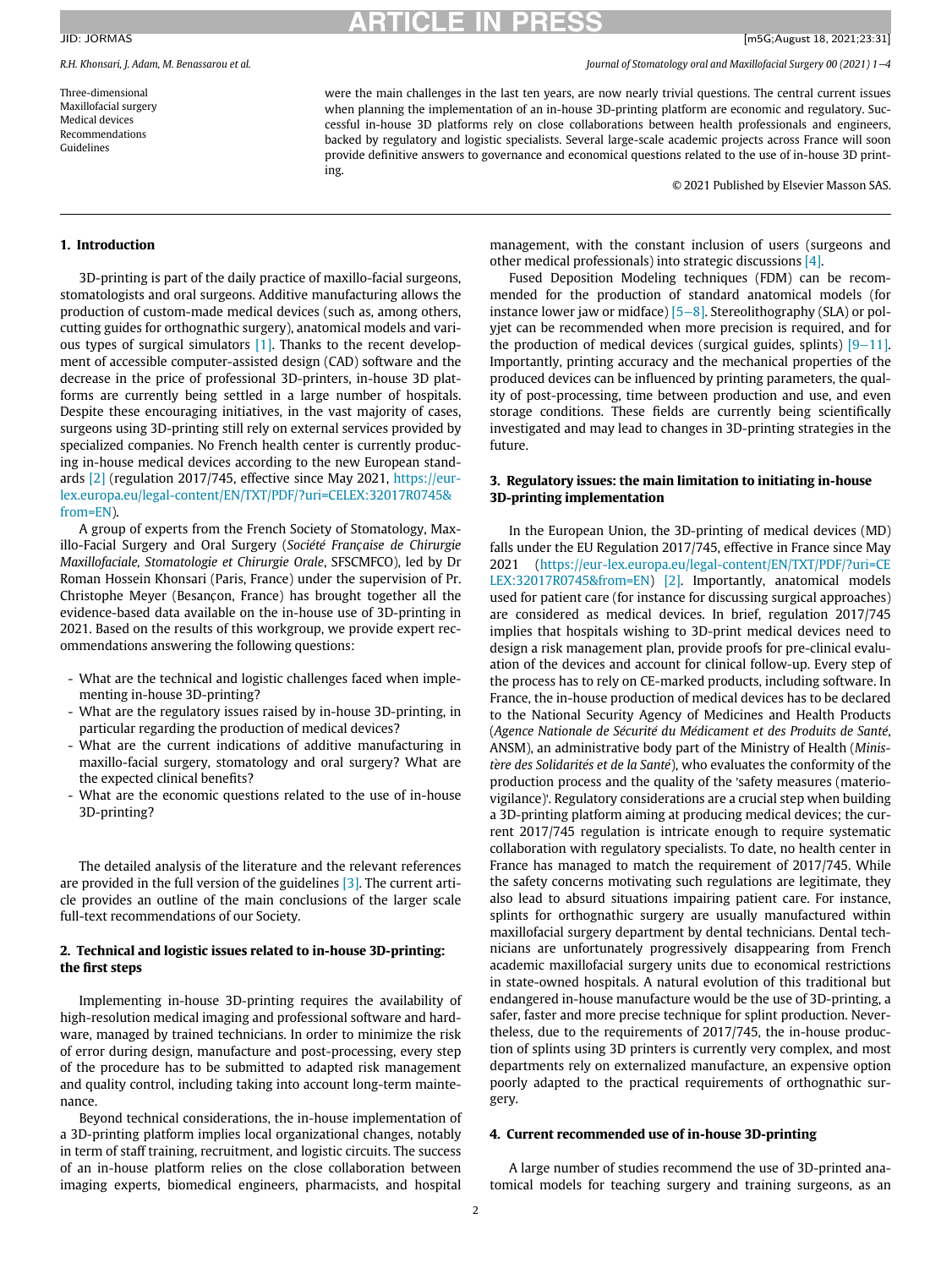#### JID: JORMAS

# RTICI F IN PR

R.H. Khonsari, J. Adam, M. Benassarou et al. Journal of Stomatology oral and Maxillofacial Surgery 00 (2021) 1−4

alternative to traditional bedside methods or as an addition to them. 3D-models can also be used for communication with patients, and for scientific exchanges between health professionals [12−[17\].](#page-2-6)

In clinical practice, 3D-printed models can be used for osteosynthesis plate conformation during all types of surgery, in order to increase precision and decrease the duration of procedures.

More precisely, in trauma surgery, plate conformation on 3Dprinted models can be recommended in order to decrease surgery time and improve results. In this case, the model is considered as a medical device. Furthermore, and particularly for mandibular reconstruction using free fibula transfers, cutting guides can be recommended in order to reduce surgical durations and most probably improve morphological results [\[18](#page-3-0)−23]. Specific studies evaluating similar questions but focusing on in-house 3D-printing rather than externalized 3D-printing have led to similar conclusions [24−[29\]](#page-3-1).

In orthognathic surgery, 3D-printed models for plate conformation, 3D-printed splints, cutting guides and 3D-printed plates all currently benefit from sufficient precision to be recommended in standard clinical use, according to local availabilities [\[29\].](#page-3-2) These personalized surgery approaches all improve precision and lower surgical times [\[19\]](#page-3-3). As previously mentioned, the benefits of personalized approaches in orthognathic surgery have been confirmed in the specific case of in-house 3D-printing [\[30](#page-3-4)−32].

For dental implant placement, 3D-printed placement guides printed using SLA can be recommended as an alternative to traditional approaches, with a preference for dental-borne guides [\[33](#page-3-5) −[35\]](#page-3-5).

<span id="page-2-2"></span><span id="page-2-1"></span><span id="page-2-0"></span>In brief, in-house 3D-printed custom-made medical devices for personalized surgery can be currently recommended in trauma surgery, lower jaw reconstruction using free fibula transfers and dental implant placement. Further studies are published on a daily basis assessing the use of 3D-printed medical devices in other sub-specialties of our field, such as for instance in craniosynostosis surgery, free bone transfers other than fibula and orbital surgery − all with promising results − paving the way for a generalized use of personalized approaches for the surgery of craniofacial bones and jaws [\[3\].](#page-2-2)

### <span id="page-2-4"></span><span id="page-2-3"></span>5. In-house 3D-printing: financial concerns

Due to the recent changes in EU regulations, it is currently difficult to precisely assess the costs related to the settlement of an in-house 3D-printing platform allowed to produce medical devices. Nevertheless, printing anatomical models and surgical guides can already be recommended based on the international literature, and lead to potential savings, mostly by reducing surgery durations [\[3\].](#page-2-2)

When building an in-house 3D-printing platform project, economic feasibility relies on potential logistic and organizational costs, on the initial investment in printers, software and supplies, on the need for hiring new staff (maintenance, engineers) but also on the regulatory process required for producing medical devices [\[36](#page-3-6)−38].

<span id="page-2-5"></span>In brief, in-house printing has been proven to be a source of savings for the production of anatomical models, but the question is on hold for the production of medical devices. Current exploratory projects across the country (for instance at Assistance Publique – Hôpitaux de Paris and Besan con University Hospital) will provide evidence-based answers to these issues in the near future.

### <span id="page-2-6"></span>6. Conclusion

In-house 3D printing will be part of standard practice in the near future. Currently, most of surgeons using additive manufacturing for producing anatomical models, medical devices and simulators still rely on externalized services. Technical considerations related to printers and CAD software, which were the main challenges in the last ten years, are now nearly trivial questions. The central current issues when planning the implementation of an in-house 3D-printing

platform are economic and regulatory. Successful in-house 3D platforms rely on close collaborations between health professionals and engineers, backed by regulatory and logistic specialists. Several largescale academic projects across France such as in Paris and Besancon will soon provide definitive answers to governance and economical questions related to the use of in-house 3D printing.

### Funding source

This article did not receive any specific grant from funding agencies in the public, commercial, or not-for-profit sectors.

# Disclosure of interest

The authors report no conflicts of interest.

# Acknowledgement

The Authors would acknowledge all members of the French Society of Stomatology Maxillofacial Surgery and Oral Surgery (SFSCMFCO) for their permanent support.

#### References

- [1] Khorsandi D, Fahimipour A, Abasian P, Saber SS, Seyedi M, Ghanavati S, et al. 3D and 4D printing in dentistry and maxillofacial surgery: Printing techniques, materials, and applications. Acta Biomater 2021;122:26–49. doi: [10.1016/j.act](https://doi.org/10.1016/j.actbio.2020.12.044)[bio.2020.12.044.](https://doi.org/10.1016/j.actbio.2020.12.044)
- [2] Radley-Gardner O, Beale H, Zimmermann R, editors. Fundamental Texts On European Private Law. editors Hart Publishing; 2016. doi: [10.5040/9781782258674.](https://doi.org/10.5040/9781782258674)
- [3] French society of stomatology, maxillofacial surgery and oral surgery (SFSCMFCO). Internalized (non-industrial) 3D printing in maxillofacial surgery, stomatology and oral surgery — Recommendations for Good Practice May 2021. [Impression 3D internalisée (non industrielle) en chirurgie maxillo-faciale, stomatologie et chirurgie orale Recommandations de Bonne Pratique Mai 2021]<br>2021 https://sfscmfco.fr/sfs/wp-content/uploads/2021/08/Reco-SFSCMFCO-2021. [https://sfscmfco.fr/sfs/wp-content/uploads/2021/08/Reco-SFSCMFCO-](https://sfscmfco.fr/sfs/wp-content/uploads/2021/08/Reco-SFSCMFCO-2021-impression-3D-médicale-internalisée.pdf)2021-impression-3D-médicale-internalisée.pdf (accessed August 7, 2021).
- [4] Louvrier A, Marty P, Barrabé A, Euvrard E, Chatelain B, Weber E, et al. How useful is 3D printing in maxillofacial surgery? J Stomatol Oral Maxillofac Surg 2017;118 206−12. doi: [10.1016/j.jormas.2017.07.002.](https://doi.org/10.1016/j.jormas.2017.07.002)
- [5] Meglioli M, Naveau A, Macaluso GM. Catros S. 3D printed bone models in oral and cranio-maxillofacial surgery: a systematic review. 3D Print Med 2020;6:30. doi: [10.1186/s41205-020-00082-5.](https://doi.org/10.1186/s41205-020-00082-5)
- [6] Msallem B, Sharma N, Cao S, Halbeisen FS, Zeilhofer H-F, Thieringer FM. Evaluation of the Dimensional Accuracy of 3D-Printed Anatomical Mandibular Models Using FFF, SLA, SLS, MJ, and BJ Printing Technology. J Clin Med 2020 9:E817. doi: [10.3390/jcm9030817.](https://doi.org/10.3390/jcm9030817)
- [7] Hatz CR, Msallem B, Aghlmandi S, Brantner P, Thieringer FM. Can an entry-level 3D printer create high-quality anatomical models? Accuracy assessment of mandibular models printed by a desktop 3D printer and a professional device. Int J Oral Maxillofac Surg 2020;49 143−8. doi: [10.1016/j.ijom.2019.03.962.](https://doi.org/10.1016/j.ijom.2019.03.962)
- [8] Zeller A-N, Neuhaus M-T, Fresenborg S, Zimmerer RM, Jehn P, Spalthoff S, et al. Accurate and cost-effective mandibular biomodels: a standardized evaluation of 3D-Printing via fused layer deposition modeling on soluble support structures. J Stomatol Oral Maxillofac Surg 2020 S2468-7855(20)30230-5. doi: [10.1016/j.jor](https://doi.org/10.1016/j.jormas.2020.09.018)[mas.2020.09.018.](https://doi.org/10.1016/j.jormas.2020.09.018)
- [9] Etemad-Shahidi Y, Qallandar OB, Evenden J, Alifui-Segbaya F, Ahmed KE. Accuracy of 3-Dimensionally Printed Full-Arch Dental Models: A Systematic Review. J Clin Med 2020;9:E3357. doi: [10.3390/jcm9103357.](https://doi.org/10.3390/jcm9103357)
- [10] Chen L, Lin W-S, Polido WD, Eckert GJ, Morton D. Accuracy, reproducibility, and dimensional stability of additively manufactured surgical templates. J Prosthet Dent 2019;122 309−14. doi: [10.1016/j.prosdent.2019.02.007.](https://doi.org/10.1016/j.prosdent.2019.02.007)
- [11] Kim T, Lee S, Kim GB, Hong D, Kwon J, Park J-W, et al. Accuracy of a simplified 3Dprinted implant surgical guide. J Prosthet Dent 2020;124 195-201.e2. doi: [10.1016/j.prosdent.2019.06.006.](https://doi.org/10.1016/j.prosdent.2019.06.006)
- [12] Langridge B, Momin S, Coumbe B, Woin E, Griffin M, Butler P. Systematic Review of the Use of 3-Dimensional Printing in Surgical Teaching and Assessment. J Surg Educ 2018;75 209−21. doi: [10.1016/j.jsurg.2017.06.033.](https://doi.org/10.1016/j.jsurg.2017.06.033)
- [13] Ye Z, Dun A, Jiang H, Nie C, Zhao S, Wang T, et al. The role of 3D printed models in the teaching of human anatomy: a systematic review and meta-analysis. BMC Med Educ 2020;20:335. doi: [10.1186/s12909-020-02242-x.](https://doi.org/10.1186/s12909-020-02242-x)
- [14] Grall P, Ferri J, Nicot R. Surgical training 2.0: A systematic approach reviewing the literature focusing on oral maxillofacial surgery - Part I. J Stomatol Oral Maxillofac Surg 2021 S2468-7855(21)00007-0. doi: [10.1016/j.jormas.2021.01.006.](https://doi.org/10.1016/j.jormas.2021.01.006)
- [15] Nicot R, Druelle C, Schlund M, Roland-Billecart T, Gwénaël R, Ferri J, et al. Use of 3D printed models in student education of craniofacial traumas. Dent Traumatol 2019;35 296−9. doi: [10.1111/edt.12479.](https://doi.org/10.1111/edt.12479)